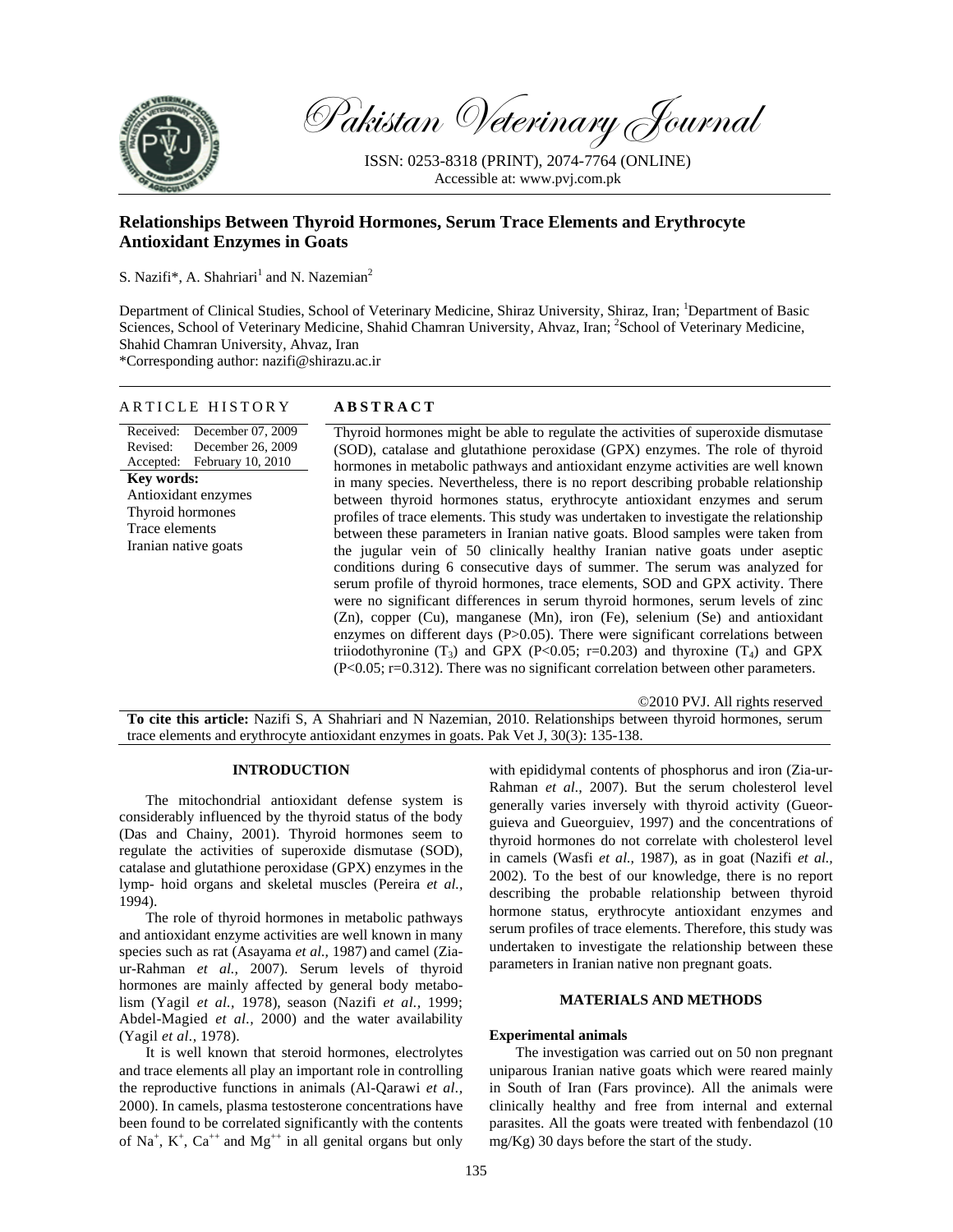#### **Blood sampling**

Blood samples (10 ml) were taken from the jugular vein of experimental goats under aseptic conditions. The samples were taken at 8 a.m. during 6 consecutive days in summer, 2009 with a mean temperature of 38°C. For the determination of hemoglobin, superoxide dismutase (SOD) and glutathione peroxidase (GPX), blood samples were collected by jugular venepuncture into vacutainers containing ethylene diamine tetra acetic acid (EDTA) as an anticoagulant. For determination of serum thyroid hormones and trace elements, blood samples were collected into vacutainers, serum was separated by centrifugation at 750g for 15 min and stored at -20<sup>o</sup>C. The samples showing hemolysis were discarded.

### **Measurements**

Serum triiodothyronine  $(T_3)$  and thyroxine  $(T_4)$  were measured by radioimmunoassay (RIA) method (kits available from Immunotech Company, IMMUNOTECH-Radiova-Prague-Czech Republic) in Namazi Research Center, Shiraz, Iran. The areas of validation for  $T_3$  and  $T_4$ assays included limits of detection and precision in standard curve following sample dilution, inter- and intraassay coefficients of variation. The analytical sensitivity of  $T_3$  and  $T_4$  were 0.3 and <12.6 nmol/L, respectively. Intra- and inter-assays coefficients of variation for  $T_4$  and  $T_3$  were below 6.2 and 8.6%, and 3.3 and 8.6%, respectively.

Haemoglobin concentration was measured by cyanmethemoglobin method. SOD activity was measured by a modified method of iodophenyl nitrophenol phenyltetrazolium chloride (RANSOD kit, Randox Com, United Kingdom). This method employs xanthine and xanthine oxidase (XOD) to generate superoxide radicals which react with 2-(4-iodophenyl)-3-(4- nitrophenol)-5 phenyltetrazolium chloride (INT) to form a red formazan dye. The superoxide dismutase activity was then measured by the degree of inhibition of this reaction. One unit of SOD was considered a 50% inhibition of reduction of INT under the condition of the assay. GPX was measured by the method of Paglia and Valentine (1967) (RANSEL kit, Randox Com, United Kingdom). GPX catalyzes the oxidation of glutathione (GSH) by cumene hydroperoxide. In the presence of glutathione reductase (GR) and NADPH, the oxidized glutathione (GSSG) is immediately converted to the reduced form with a concomitant oxidation of NADPH to NADP+ . The decrease in absorbance was measured at 340 nm. For the measurement of serum trace elements, digestion of serum was performed by a mixture of perchloric and nitric acid (3:7 ratio), respectively. Manganese, copper, iron, selenium and zinc were measured using an atomic absorption spectrophotometer (Shimadzo AA-670, Kyoto, Japan).

#### **Statistical analysis**

The data were expressed in international units (SI) and analyzed by a repeated measure ANOVA and the Bonferroni multiple comparison test using SPSS/PC software (Norusis, 1993). Pearson's correlation coefficient was calculated for determination of the relationship between different biochemical markers during the consecutive days. All values were expressed as mean  $\pm$  standard error (SE) and P<0.05 was considered as statistically significant.

#### **RESULTS**

Diurnal variations of serum thyroid hormones  $(T_3$  and T4), antioxidant enzymes (SOD and GPX), and serum levels of trace elements (Zn, Cu, Fe, Mn and Se) in Iranian native goats during 6 consecutive days in summer are presented in Table 1. There were no significant differences in serum thyroid hormones, serum level of zinc (Zn), copper (Cu), manganese (Mn), iron (Fe), selenium and antioxidant enzymes among different days (P>0.05). There were significant correlations between  $T_3$ and GPX (P<0.05; r=0.203) and  $T_4$  and GPX (P<0.05; r=0.312). There was no significant correlation between other parameters.

#### **DISCUSSION**

In the present study, significant correlations between triiodothyronine  $(T_3)$  and GPX  $(P<0.05; r=0.203)$  and thyroxine  $(T_4)$  and GPX (P<0.05; r=0.312) were observed. There was no significant correlation between other parameters. The significant correlation between  $T_3$  and GPX and  $T_4$  and GPX are probably due to important role of thyroid hormones in lipid metabolism and antioxidant function of GPX in lipid peroxidation. The  $T_3$  markedly affects lipid peroxidation and antioxidant enzyme activities in rat liver (Varghese *et al.,* 2001). It has been demonstrated with more accuracy that thyroid status controlls the mitochondrial antioxidant defense system (Das and Chainy, 2001) by regulating the activities of SOD, catalase and GPX. Some studies have highlighted some complex relationships between thyroid status and antioxidant SOD and GPX activities. Asayama *et al.* (1987) suggested that increased lipid peroxidation in hyperthyroid rats was linked to enhanced oxidative metabolism and decreased GPX activity, whereas Mano *et al.* (1995) observed increased SOD and GPX activities in hyperthyroid rats compared to euthyroid animals. It was stated that GPX activity was increased, while glutathione concentrations remained unaltered in both hyperthyroid and hypothyroid rats (Shinohara *et al.,* 2000; Sawant *et al.,* 2003). Thyroid hormones may increase the activity of SOD and decrease GPX (Pereira *et al.,* 1995). It seems as if the  $T_4$ :  $T_3$  ratio is more important than the level of individual hormone (Zia-ur-Rahman *et al.,* 2007), and it might be influenced by the season, temperature and effect of seasonal variation in the feed supply (Fay *et al.,* 2003).

Normal thyroid status is dependent on the presence of many trace elements for both the synthesis and metabolism of thyroid hormones. Selenium is required for conversion of thyroxine  $(T_4)$  into the more active triiodothyronine  $(T_3)$  via the enzyme type 4 deiodinase (Awadeh *et al.,* 1998). Additionally, selenoperoxidases and thioredoxin reductase protect the thyroid gland from peroxides produced during the synthesis of hormones (Aurthor and Beckett, 1999). However, there are some other trace elements such as iron, zinc and copper that their role in the thyroid is less well defined but sub-or super optimal dietary intakes of these elements can adversely affect thyroid hormone metabolism (Aurthor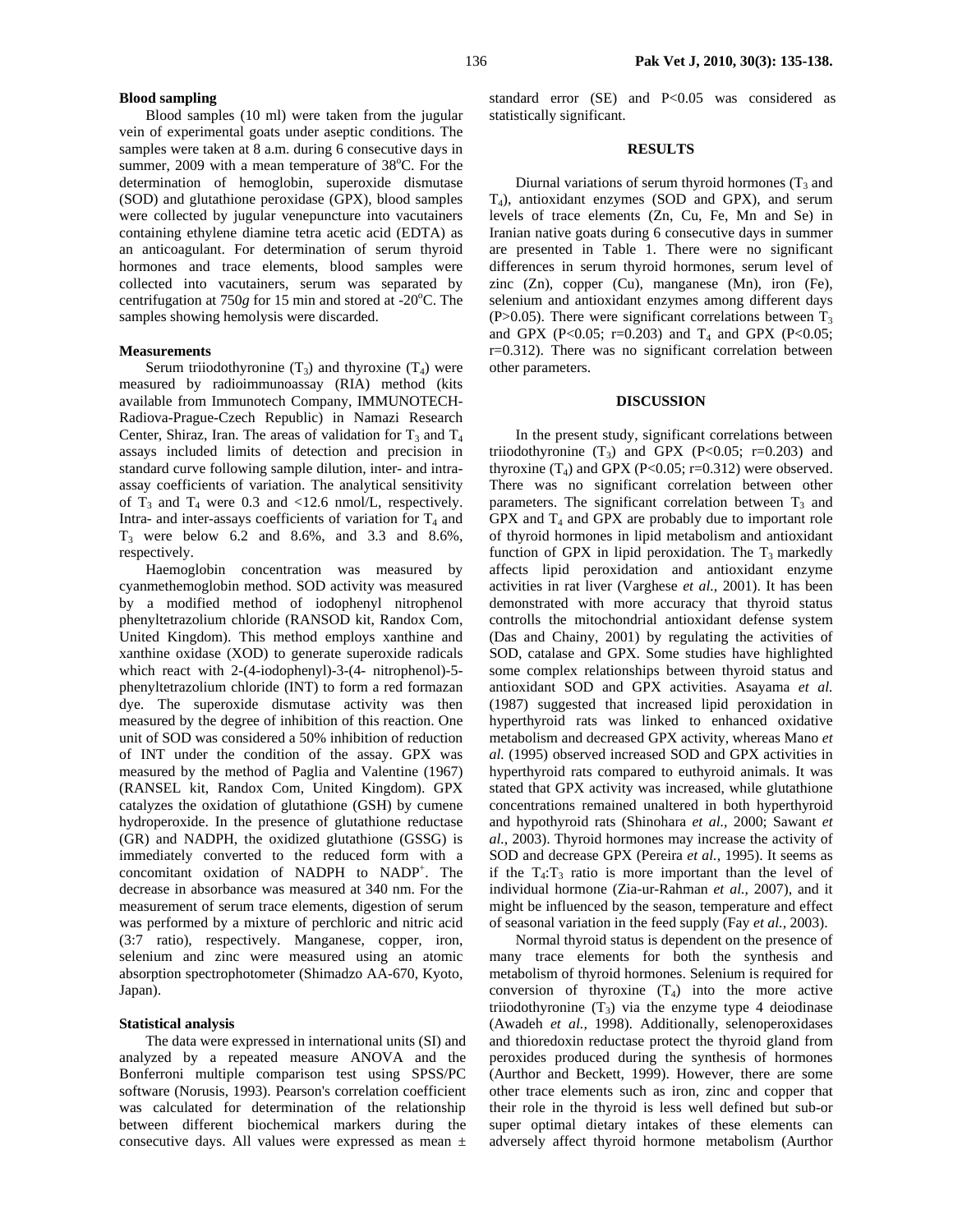|                 | <b>Parameters</b> |          |                      |                      |               |                  |                 |            |            |  |  |
|-----------------|-------------------|----------|----------------------|----------------------|---------------|------------------|-----------------|------------|------------|--|--|
| <b>Days</b>     | $\mathbf{T}_3$    | $T_{4}$  | Zinc                 | Copper               | <b>Iron</b>   | <b>Manganese</b> | <b>Selenium</b> | <b>SOD</b> | <b>GPX</b> |  |  |
|                 | (nmol/L)          | (nmol/L) | $(\mu \text{mol/L})$ | $(\mu \text{mol/L})$ | $(\mu mol/L)$ | $(\mu mol/L)$    | $(\mu mol/L)$   | (U/g Hb)   | (U/g Hb)   |  |  |
| $1^{\rm st}$    | 1.40              | 70.35    | 21.48                | 19.08                | 14.61         | 0.03             | 0.15            | 1148.20    | 303.07     |  |  |
|                 | $\pm 0.13$        | ± 2.38   | ± 2.55               | $\pm 0.67$           | ± 1.07        | ± 0.004          | $\pm 0.02$      | $+77.79$   | ± 3.94     |  |  |
| 2 <sup>nd</sup> | 1.36              | 67.27    | 19.76                | 20.61                | 15.62         | 0.03             | 0.16            | 1167.43    | 314.71     |  |  |
|                 | $\pm 0.11$        | $+2.72$  | ± 2.93               | $\pm 0.93$           | ± 1.17        | $\pm 0.005$      | $\pm 0.03$      | ± 81.24    | ± 5.73     |  |  |
| 3 <sup>rd</sup> | 1.42              | 73.29    | 20.56                | 20.74                | 13.97         | 0.04             | 0.18            | 1192.33    | 316.27     |  |  |
|                 | $\pm 0.14$        | ± 2.65   | ± 2.38               | $\pm 0.89$           | ± 1.36        | ± 0.006          | $\pm 0.04$      | ± 71.37    | ± 7.30     |  |  |
| 4 <sup>th</sup> | 1.35              | 71.94    | 23.49                | 19.83                | 14.45         | 0.04             | 0.15            | 1210.17    | 317.83     |  |  |
|                 | $\pm 0.13$        | $+2.11$  | $+2.87$              | $+1.09$              | $\pm 1.02$    | $+0.007$         | $+0.03$         | $+85.26$   | ± 6.62     |  |  |
| $5^{\text{th}}$ | 1.43              | 65.34    | 22.32                | 18.96                | 14.21         | 0.03             | 0.17            | 1207.72    | 311.65     |  |  |
|                 | $\pm 0.17$        | $+2.88$  | ± 2.63               | ± 1.07               | ±1.19         | ± 0.006          | $\pm 0.04$      | ± 78.87    | ± 6.93     |  |  |
| 6 <sup>th</sup> | 1.41              | 69.47    | 21.87                | 18.87                | 14.73         | 0.04             | 0.14            | 1138.39    | 319.53     |  |  |
|                 | ± 0.15            | ± 2.56   | ± 2.89               | ± 1.13               | $\pm$ 1.12    | ± 0.006          | $\pm 0.05$      | ± 83.93    | $+7.21$    |  |  |

**Table 1: Variation in the concentrations of serum thyroid hormones, trace elements and antioxidant enzymes in Iranian native goats during 6 days (n = 50)** 

Values are presented as mean  $\pm$  SEM. There were no significant differences in serum thyroid hormones, trace elements and antioxidant enzymes in different days (P>0.05).

and Beckett, 1999). Nevertheless, we couldn' t find any significant correlation between trace elements, thyroid hormones and antioxidant enzymes. Interrelationships among copper and iodine and thyroid hormones were studied in rats by Aurthor *et al.* (1996). Kececi and Keskin (2002) reported a significant negative correlation between zinc concentrations of erythrocytes and serum thyroid hormones in healthy male Herino lambs and Angora goats. Copper deficient rats showed a decrease in the value of iodine metabolism in different organs and tissues excluding liver, whereas a sharp increase in the content of organic iodine was observed. In fact, copper deficiency enhances the effect of hypothyroidism (Aurthor *et al.,* 1996). Wichtel *et al.* (1996) showed that the plasma concentration of total thyroxin was increased (P<0.001) by selenium treatment and Bik (2003) determined the effect of selenium and iodine oral supplements on the concentrations of  $T_3$  and  $T_4$  in the serum of sheep. It is important to note that only when selenium levels decreased by more than 80%, deiodinase activity was markedly decreased (Bates *et al.,* 2000). Bates *et al.* (2000) stated that with the exception of liver, skin and non pregnant uterus, all of the tissues studied (including cerebrum, thyroid, pituitary, brown adipose tissue, ovary, testes and placenta) maintained substantial deiodinase activity (>50%) during prolonged selenium deficiency. Although the ability of a tissue to maintain deiodinase activity in the face of dietary selenium deprivation was associated in some tissues with a concomitant local preservation of selenium concentration, this was not the case for all tissues. How selenium levels are maintained in specific tissues, whether selenium is sequestered in specific cells of a tissue or organ during dietary selenium deprivation and the precise mechanism by which plasma  $T_3$  levels are maintained in selenium deficient animals remain unanswered (Bates *et al.,* 2000).

Copper is the main component of SOD that plays a vital role as an antioxidant and protects the testis from oxidative stress (Henkel *et al.,* 2003). Humphries *et al.* (1983) revealed that in experimental copper deficiency in calf, plasma concentration of copper and SOD activity of erythrocytes severely decreased. Similarly, Konstantinova

and Russanov (1988) found a positive correlation between plasma concentration of copper and SOD activity of erythrocytes. However, we could not show any correlation between copper concentration and SOD activity in Iranian native goats. Inversely, there was a negative correlation between these parameters in human as previously stated (Tungtrongchitr *et al.,* 2003). We could not find any correlation between zinc concentration and SOD activity either, but it is known that zinc is an essential element that controls the balance in oxidant-antioxidant system (Brighthope, 2004).

It is not possible to explain fully results of the present study at this moment of time. Further investigations are needed to interpret these changes.

## **REFERENCES**

- Abdel-Magied EM, AA Taha and AB Abdalla, 2000. Light and electron microscopic study of the thyroid gland of the camel (*Camelus dromedarius*). Anat Histol Embryol, 29: 331–336.
- Al-Qarawi AA, HA Abdel-Rahman, MS El-Belely and SA El-Mougy, 2000. Age-related changes in plasma testosterone concentrations and genital organs content of bulk and trace elements in the male dromedary camel. Anim Reprod Sci, 62: 297– 307.
- Asayama K, K Dobashi, H Hayashibe, Y Megata and K Kato, 1987. Lipid peroxidation and free radical scavengers in thyroid dysfunction in the rat: a possible mechanism of injury to heart and skeletal muscles in hyperthyroidism. Endocrinology, 121: 2112− 2118.
- Aurthor JR and GJ Beckett, 1999. Thyroid function. British Med Bull, 55: 658- 668.
- Aurthor KA, M Kirchgessner and K Eder, 1996. Concentrations of thyroid hormones in serum and activity of hepatic 5 monodeiodinase in copperdeficient rats. Zeitschrift Fur Ernahrungswissevschaft**,** 35: 288-291.
- Awadeh FT, RL Kincaid and KA Johnson, 1998. Effect of level and source of dietary selenium on